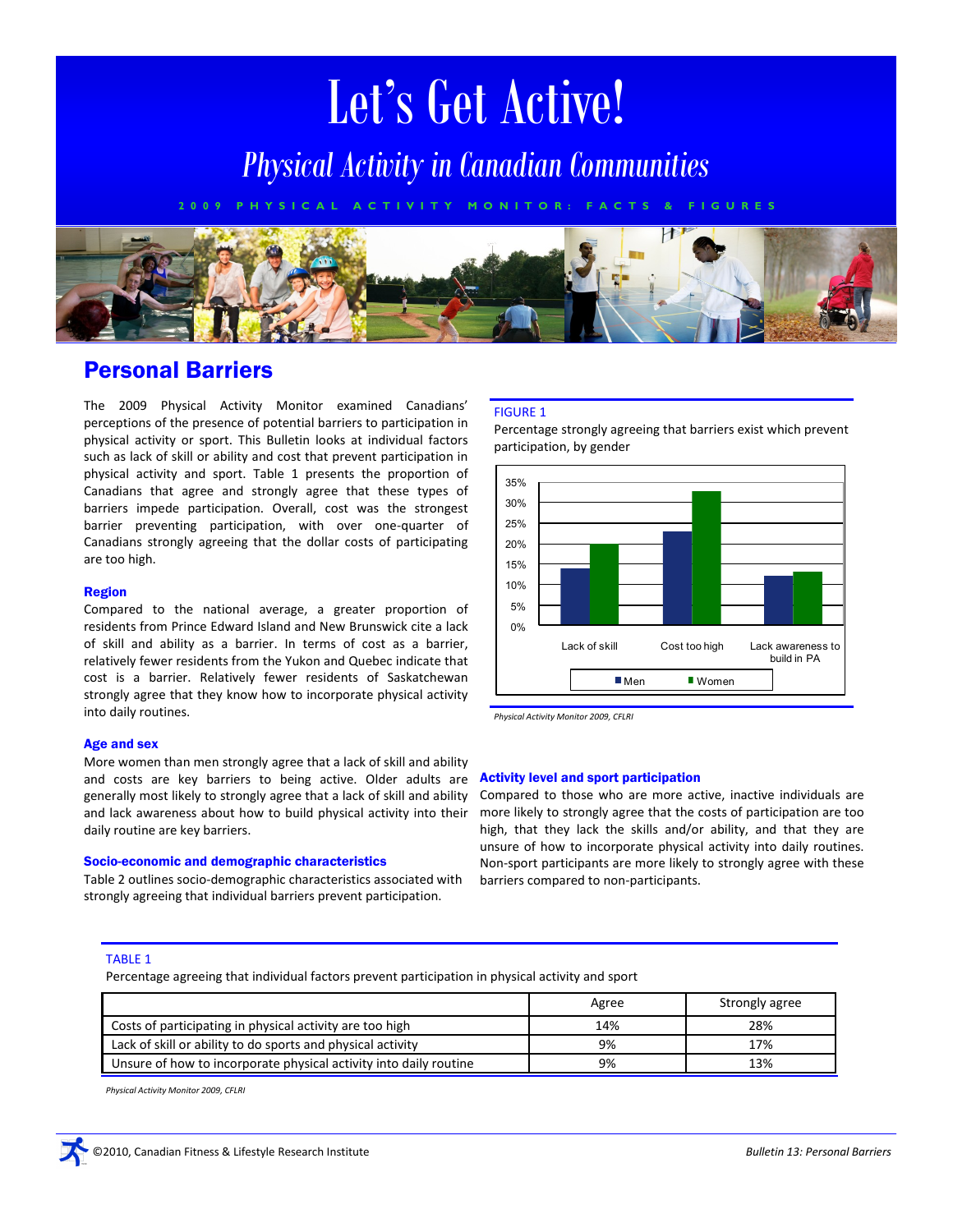# TABLE 2

Percentage strongly agreeing that individual factors prevent participation

|                                                                    | Characteristics of those who strongly agree that<br>barriers impede participation in daily activity                    |
|--------------------------------------------------------------------|------------------------------------------------------------------------------------------------------------------------|
| Costs of participating in physical activity are too high           | -High school or less (vs. university educated)<br>-Lower household income<br>-Unemployed                               |
| Lack of skill or ability to do sports and physical activity        | -High school or less (vs. post-secondary level)<br>-Lower household income (vs. income<br>-Retirees                    |
| Unsure of how to incorporate physical activity into daily routines | -Less than high school (vs. post-secondary level)<br>-Lower household income (vs. higher)<br>- Homemakers and retirees |

*Physical Activity Monitor 2009, CFLRI*

#### **Trends**

Compared to 2004, Canadians overall were slightly less likely to strongly agree that a lack of skill and/or ability prevents participation in physical activity and sports. There were no differences in the overall proportion of Canadians that agree or strongly agree that the costs of participating are too high or that they are unsure of how to incorporate physical activity into daily routines. Compared to 2004, Quebec residents were less likely in 2009 to strongly agree that costs of participating in sports and physical activity are too high.

A change in provincial relationships since 2004 include:

- Residents of New Brunswick are more likely than the average to strongly agree that they lack the skill/ability to participate in physical activity or sport in 2009.
- Residents from the Yukon and Quebec are less likely than the average to strongly agree that the costs associated with physical activity are too high in 2009.

Previous relationships with gender, age, education, income, and sport participation generally persist over time.

#### FIGURE 2

Percentage strongly agreeing with barrier, by education, 2009



*Physical Activity Monitor 2009, CFLRI*

# FIGURE 3

Percentage strongly agreeing that cost is a barrier, by income, 2009



*Physical Activity Monitor 2009, CFLRI*

# FIGURE 4

Percentage strongly agreeing with barriers, overall trends 2004-2009



*Physical Activity Monitor 2009, CFLRI*